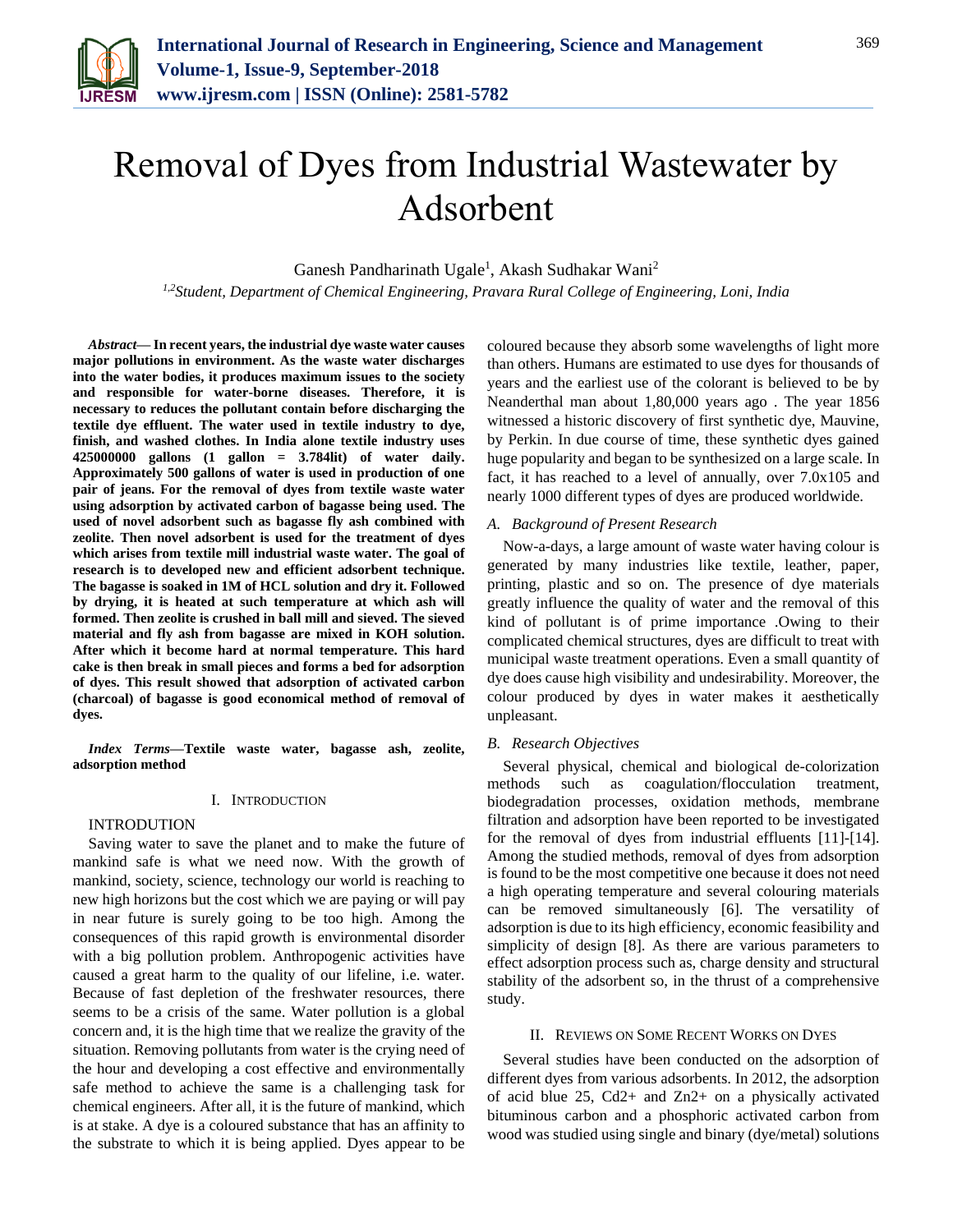

| MATERIALS FOR DYES REMOVAL FROM AQUEOUS SOLUTION |                                                                 |                                                        |  |  |  |  |  |
|--------------------------------------------------|-----------------------------------------------------------------|--------------------------------------------------------|--|--|--|--|--|
| S. No.                                           | Adsorbent(s)                                                    | Dve(s)                                                 |  |  |  |  |  |
|                                                  | Bamboo dust, coconut shell, groundnut shell, rice husk, Bagasse | Methylene blue                                         |  |  |  |  |  |
| 2.                                               | Silk cotton hull, coconut tree, sawdust, sago waste, maize cob  | Rhodamine-B, Congo red, Methylene blue, methyl violet, |  |  |  |  |  |
|                                                  |                                                                 | malachite Green                                        |  |  |  |  |  |
| 3.                                               | Partheniumhysterophorus                                         | Methylene blue, malachite Green                        |  |  |  |  |  |
| 4.                                               | Rice husk                                                       | Malachite green                                        |  |  |  |  |  |
| 5.                                               | Orange peel                                                     | Acid violet 17                                         |  |  |  |  |  |
| 6.                                               | Indian rosewood                                                 | Malachite green                                        |  |  |  |  |  |
| 7.                                               | Hardwood                                                        | Astrozone blue                                         |  |  |  |  |  |
| 8.                                               | Mahogany sawdust, rice husk                                     | Acid yellow 36                                         |  |  |  |  |  |
| 9.                                               | Orange peel                                                     | Rhodamine-B, procion orange<br>red.<br>Congo           |  |  |  |  |  |

TABLE I

| <b>TABLE II</b>                               |  |  |  |  |
|-----------------------------------------------|--|--|--|--|
| TEXTILE INDUSTRIAL WASTE WATER CHARACTERISTIC |  |  |  |  |

| <b>Parameters</b> | <b>Standard effluents</b> | Cotton    | <b>Synthetics</b> | Wool          |
|-------------------|---------------------------|-----------|-------------------|---------------|
| PН                | $5.5 - 9.0$               | 8-12      | 7-9               | $3-10$        |
| <b>BOD</b>        | 30-350                    | 150-750   | 150-200           | 5000-8000     |
| COD               | 100-250                   | 200-2400  | 400-650           | 10.000-20.000 |
| TDS               | 1500-2100                 | 2100-7700 | 1060-1120         | 10.000-15.000 |

[15]. It was found that the presence of Acid blue 25 (AB25) on dye–metal binary solutions enhanced the adsorption of Zn2+ and Cd2+ on bituminous and wood commercial ACs in a very similar way, in spite of the differences of the textural and surface chemistry properties of both carbons In 2012, adsorption of acid dyes on SBA-3 ordered mesoporous silica, ethylene- di- amine functionalized SBA-3 (SBA-3/EDA), aminopropyl functionalized SBA-3 (SBA-3/APTES) and pentaethylene hexamine functionalized SBA-3 (SBA-3/PEHA) materials was studied[16]. The SBA-3/PEHA was found to have the highest adsorption capacity for all acid dyes. Batch studies were performed to study the effect of various experimental parameters such as chemical modification, contact time, initial concentration, adsorbent dose, agitation speed, and solution pH and reaction temperature on the adsorption process. In 2010, chemically modified sugarcane bagasse as a potentially low-cost bio sorbent for the removal of methyl red was studied [8]. The kinetics of methyl red adsorption followed the pseudo first order kinetic expression and Langmuir isotherms model fit well. From the study, it was inferred that sugarcane bagasse has a good potential to be used for small scale industries, which produces dyes as their effluent, after it was being pre-treated with phosphoric acid. In 2010, the removal of reactive red 23, reactive blue 171, acid black 1 and acid blue 193 from aqueous solution using fly ash was studied [5]. The results showed that adsorption was pH dependent, adsorption increased with the initial dye concentration; the reaction was spontaneous and exothermic in nature. In 2010, the porous magnetic microspheres prepared with sulfonated macro porous Polyvinyl-benzene as a template and their ability to remove cationic dyes was studied [3]. The results show that methyl violet and basic fuchsin can be successfully removed from the adsorbent used and even the adsorbent is easily regenerated.

## *A. Factors Affecting Adsorption of Dye*

There are many factors will affect the adsorption of dye

molecules such as solution pH, initial dye concentration, adsorbent dosage and temperature. In-depth study and optimization of these parameters will greatly help in the development of industrial-scale treatment process for the dye removal. Thus, these factors will be discussed in the next section.

## *B. Effect of Solution pH*

The pH of the solution is a very important parameter in the adsorption process, particularly for dye adsorption. The magnitude of electrostatic charges which are imparted by the ionized dye molecules is controlled by the solution pH. As a result the rate of adsorption will vary with the pH of the medium used. In general, at low solution pH, the percentage of dye removal will decrease for cationic dye adsorption, while for ionic dyes the percentage of removal will increase. In contrast, high solution pH is preferable for cationic dye adsorption but shows a lower efficiency for anionic dye adsorption. At high solution pH, the positive charge at the solution interface will decrease while the adsorbent surface appears negatively charged As a result, the cationic dye adsorption will show an increase and the anionic dye adsorption will decrease. At low pH solution, the positive charge on the solution interface will increase and the adsorbent surface will appear positively charged, which results in decrease in cationic dye adsorption and an increase in anionic dye adsorption.

### *C. Effect of Initial Dye Concentration*

The dye removal efficiency is highly dependent on the initial dye concentration. The effect of initial dye concentration relies on the immediate relation between the dye concentration and the available binding sites on the adsorbent surface. The removal efficiency will decrease with an increase in the initial dye concentration due to the saturation of adsorption sites on the adsorbent surface. There will be unoccupied binding sites on the adsorbent surface at a low dye concentration, and when the initial dye concentration increases, there will be insufficient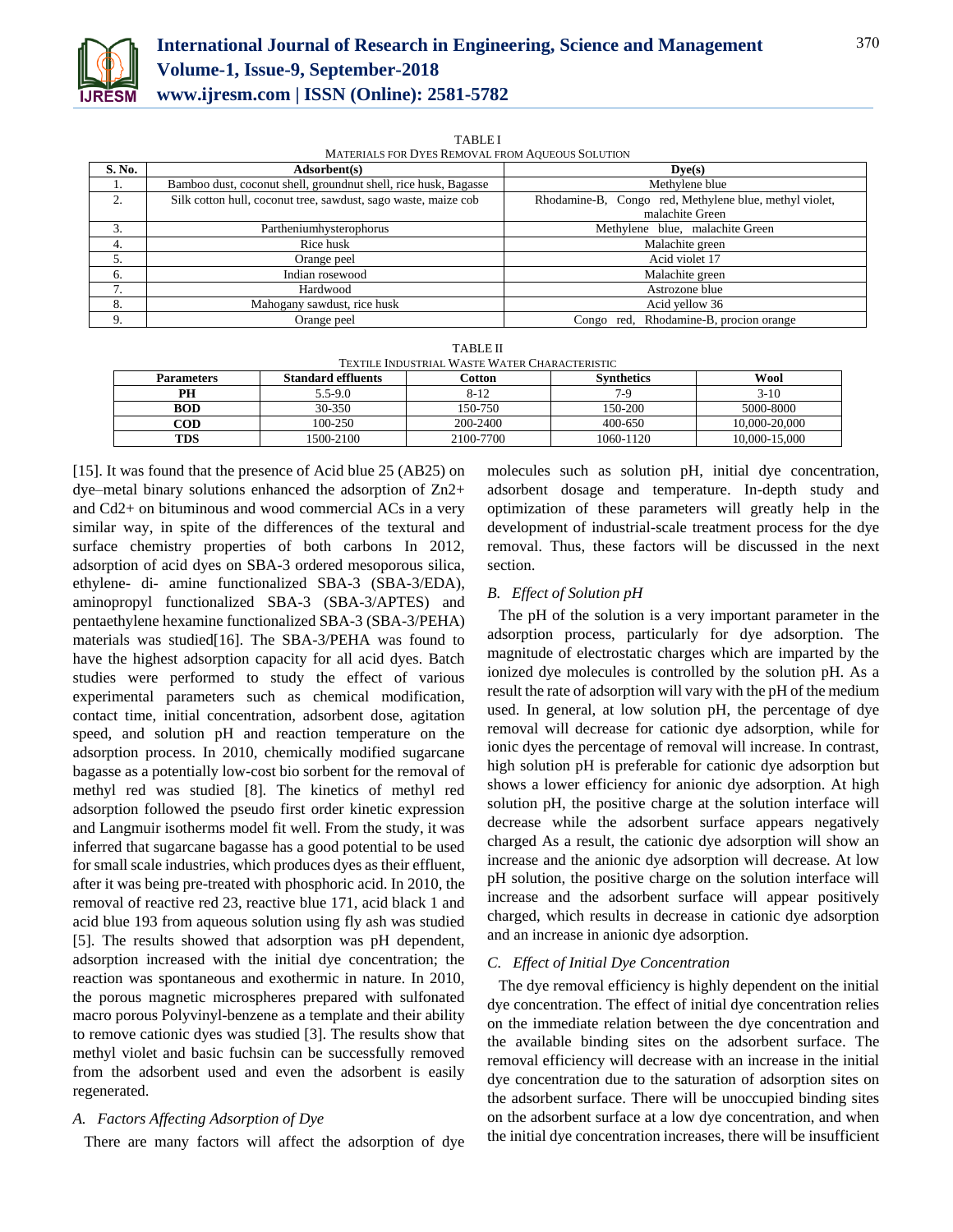

sites for the adsorption of dye molecules, thus decreasing the dye removal efficiency.

## *D. Effect of Adsorbent Dosage*

Adsorbent dosage is an important parameter in order to determine the adsorbent's capacity for a given amount of the adsorbate at the operating conditions. In order to study the effect of adsorbent dosage on the adsorption process, it can be carried out by prepare adsorbent-adsorbate solution with different amount of adsorbents added to fixed initial dye concentration then shaken together until equilibrium time. Generally the dye removal increases with increasing adsorbent dosage, where the amount of sorption sites at the surface of adsorbent will increase by increasing the dose of adsorbent, and as a result increase the percentage of dye removal from the solution. By analysing the effect of adsorbent dosage, it gives an idea for the ability of a dye adsorption to be adsorbed with the minimum amount of adsorbent, so as to identify the ability of a dye from an economic point of view. Hassani et al. Studied the adsorption of two cationic dyes, Basic Green 4 (BG4) and Basic Yellow 28 (BY28) by chemically modified nanoclay. They reported that a relatively strong increase in adsorbent dosage resulted in the increase of the removal efficiencies of both dyes at initial dye concentration of 30 mg/L, pH 6 and contact time of 35 min. They suggested that increasing adsorbent dosage will provides more surface area, thereby leading to more binding sites for the adsorption of target pollutants onto the modified nanoclay. Another research carried out by Sonawane and Shrivastava analyzed the effect of adsorbent dose on the removal of Malachite green by maize cob and they concluded that at 20 mg/L of dye, pH of 8 and a contact time of 25 min, the increase of percentage of dye removal from 90.0% to 98.5% when the adsorbent dose increased from 0.5 to  $12 \text{ g/L}$ .

### *E. Effect of Temperature*

Temperature is an important factor that serves as an indicator as to whether the adsorption is an exothermic or endothermic process. If the adsorption is an endothermic process, the adsorption capacity will increases with increasing temperature. This may possibly due to the increase in the number of active sites and the mobility of the dye molecules at higher temperature [39]. In contrast, if the adsorption is an exothermic process, the adsorption capacity will decrease with increasing temperature. In this case, higher temperature may decrease the adsorptive forces between the dye molecules and the active sites on the adsorbent surface.

## *F. Chemically Modified Sugarcane Bagasse Adsorbent*

For enhancing the adsorption sites on adsorbent's surface for the removal of basic dye the ground bagasse was treated with formaldehyde with w/v ratio of 1:5 at  $54\pm2$  degree C for 24 h. Then the content was filtered out and bagasse was separated and washed with distilled water and kept in an electric oven for 12 to 5 h at 80 degree C for drying. After drying it was mixed with

sulphuric acid (98%) in a 1:1 ratio of acid and bagasse then placed in an electric oven at 100 degree C for 24 h. After the acid treatment the bagasse was washed with an excessive amount of distilled water and soaked in 1%NaHCO3 solution for overnight. Then the contents were filtered and washed with an excessive amount of distilled water till neutral pH was obtained (Ashoka and Inamdar, 2010). After air drying the contents were kept in an electric oven for 24 h at 100 degree C and the particle size was found to be 150 lm.

#### III. RESULT AND CONCLUSION

It is found that percent adsorption of dyes increases by decreasing flow rate from 2 lit/hr to 1 lit/hr, by increasing bed height from 15cm to 45cm, by decreasing initial conc.150mg/lit to 100mg/lit, by increasing column diameter from 2.54cm to 3.5cm, by maintaining neutral pH & at temperature 45ºc than 25ºc & 35ºc.The result shows that, bagasse ash is a good adsorbent for dye effluent treatment. Sugar cane bagasse ash, an agricultural by-product, acts as an effective adsorbent for the removal of dyes from aqueous solution. Batch adsorption study was investigated for the removal of Acid Orange-II from aqueous solution. Adsorbents are very efficient in decolorized diluted solution. The effects of bed depth on breakthrough curve, effects of flow rate on breakthrough curve were investigated. The removal of dyes at different flow rate (contact time), bed height, initial dye concentration, column diameter, pH & temperature by Sugarcane Bagasse Ash as an adsorbent has been studied. It is found that percent adsorption of dyes increases by decreasing flow rate from 2 lit/hr to 1 lit/hr, by increasing bed height from 15cm to 45cm, by decreasing initial conc.150mg/lit to 100mg/lit, by increasing column diameter from 2.54cm to 3.5cm, by maintaining neutral PH & at temperature between 25ºC & 35ºC.The result shows that, bagasse ash is a good adsorbent for dye effluent treatment.

#### **REFERENCES**

- [1] R.M.Christie, Environmental aspects of textile dyeing, Woodhead, Boca Raton, Cambridge, (2007).
- [2] V.K.Gupta, Suhas, Application of low-cost adsorbents for dye removal: a review, J. Environmental Management 90 (2009) 2313-2342.
- [3] K.Hunger, Industrial dyes: chemistry, properties, applications, Wiley-VCH, Weinheim, Cambridge, (2003).
- [4] K.Venkataraman, The chemistry of synthetic dyes, Academic press Inc., New York, (1965).
- [5] B.Dash, Competitive adsorption of dyes (congo red, methylene blue, malachite green) on activated carbon, B.Tech thesis, 2010.
- [6] G.Crini, Non-conventional low-cost adsorbents for dye removal: a review, Bioresour, Technol.97 (2006) 1061-1085.
- [7] A. Mittal, A. Malviya, D. Kaur, J. Mittal, L. Kurup, Studies on the adsorption kinetics and isotherms for the removal and recovery of Methyl Orange from wastewaters using waste materials, J. Hazard, Mater. 148 (2007) 229-240.
- [8] S. Chen, J. Zhang, C. Zhang, Q. Yue, Y. Li, C. Li, Equilibrium and kinetics studies of methyl orange and methyl violet adsorption on activated carbon derived from phragmitesaustralis, Desalination 252 (2010) 149-156.
- [9] C.I.Pearce, J.R.Lloyd, J.T.Guthrie, The removal of colour from textile wastewater using whole bacteria cells: a review, Dyes pigments 58 (2003) 179-196.